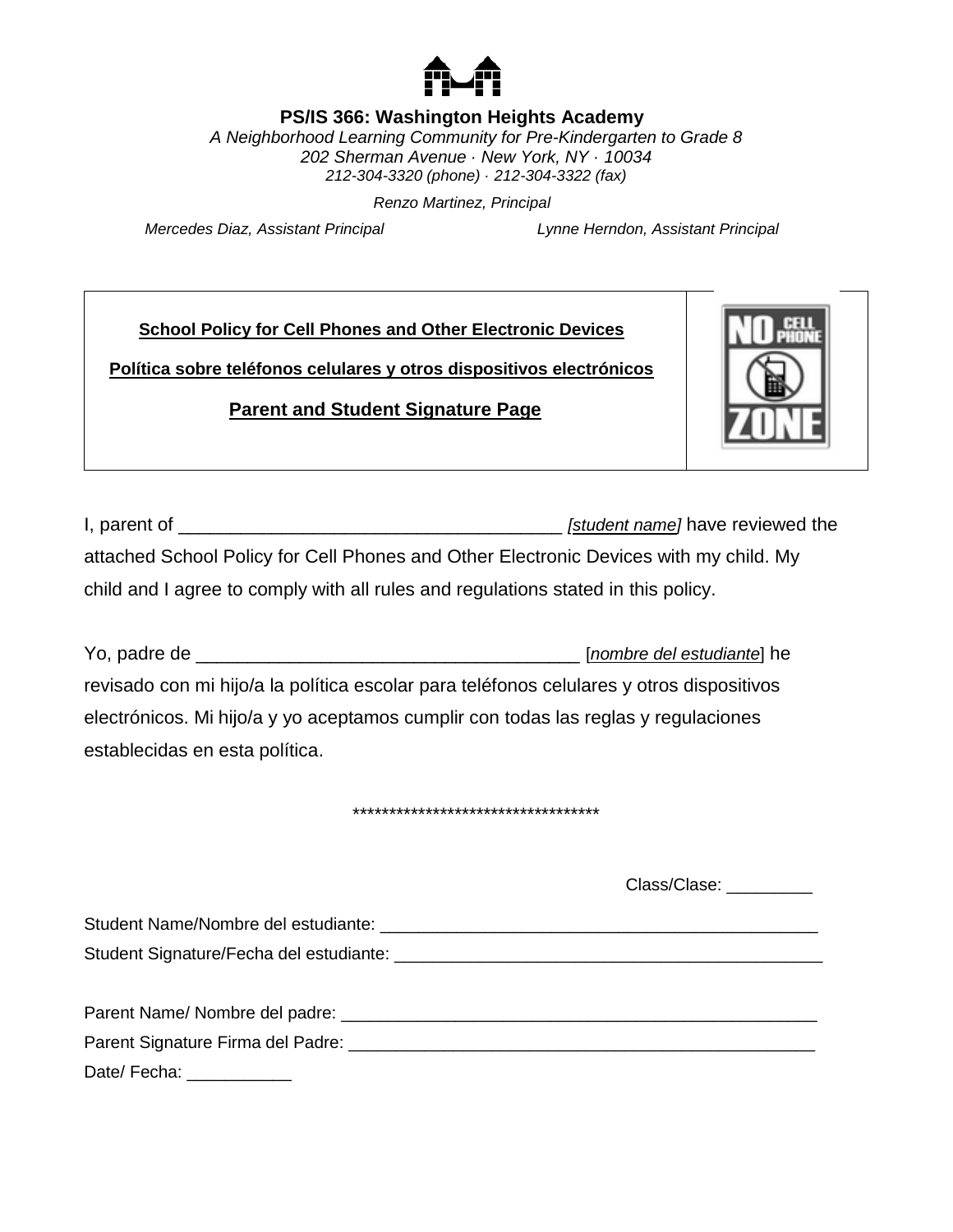# **Cell Phones and Other Electronic Devices**

The **Policy for Cell Phones and Other Electronic Devices** for **PS/IS 366: Washington Heights Academy** (WHA) is in accordance with DOE guidelines and has been discussed and approved by the WHA **School Safety Committee** and **School Leadership Team**. The guidelines below will establish the circumstances under which these devices may be used and the procedures for confiscation and return, if necessary.

### **Cell Phones & Other Electronic Devices**

- Students in **Grades 4, 5, 6, 7** and **8** are permitted to bring **cell phones** to school in accordance with procedures outlined under "Use of Cell Phones," below.
- Students **younger** than Grade 4 are **not** permitted to bring cell phones to school.
- Students may **not** bring the following **electronic items** to school, as they may cause excessive distraction and safety issues:
	- o laptops, tablets, iPads and other similar computing devices
	- o portable music or entertainment systems

### **Use of Cell Phones**

- Some families of students in **Grades 4-8** may want children to carry a cell phone so they can communicate with them on the way to or from school. In this case, students must **turn off** the phone upon arrival at school and must keep the phones **in their backpacks** for the entire school day.
- **Cell phones may not be used during school hours**. Students will **not** be able to receive or make cell phone calls, or receive or send text messages, during school hours.
- **Cell phones must remain off during school hours**, including instructional time, quizzes, tests, fire drills or other emergency preparedness exercises.
- **Cell phones may not be used on school premises**, including classrooms, hallways, bathrooms, cafeteria or the school yard.
- **Cell phones and other electronic devices are not permitted on school trips or during any other school-sponsored events**.
- If a parent wishes to speak with a child during the school day, the parent should call the **Main Office** at **212-304-3320**, **ext 0**, and speak to office staff. A staff member will then relay a message to the student.
- If necessary, students may call their parents from the **Main Office** during the school day.
- **Only** in the case of a **school-wide** or **city-wide emergency** may students call parents from cell phones during the day. If such a case arises, the administration will give permission for students to use their phones.

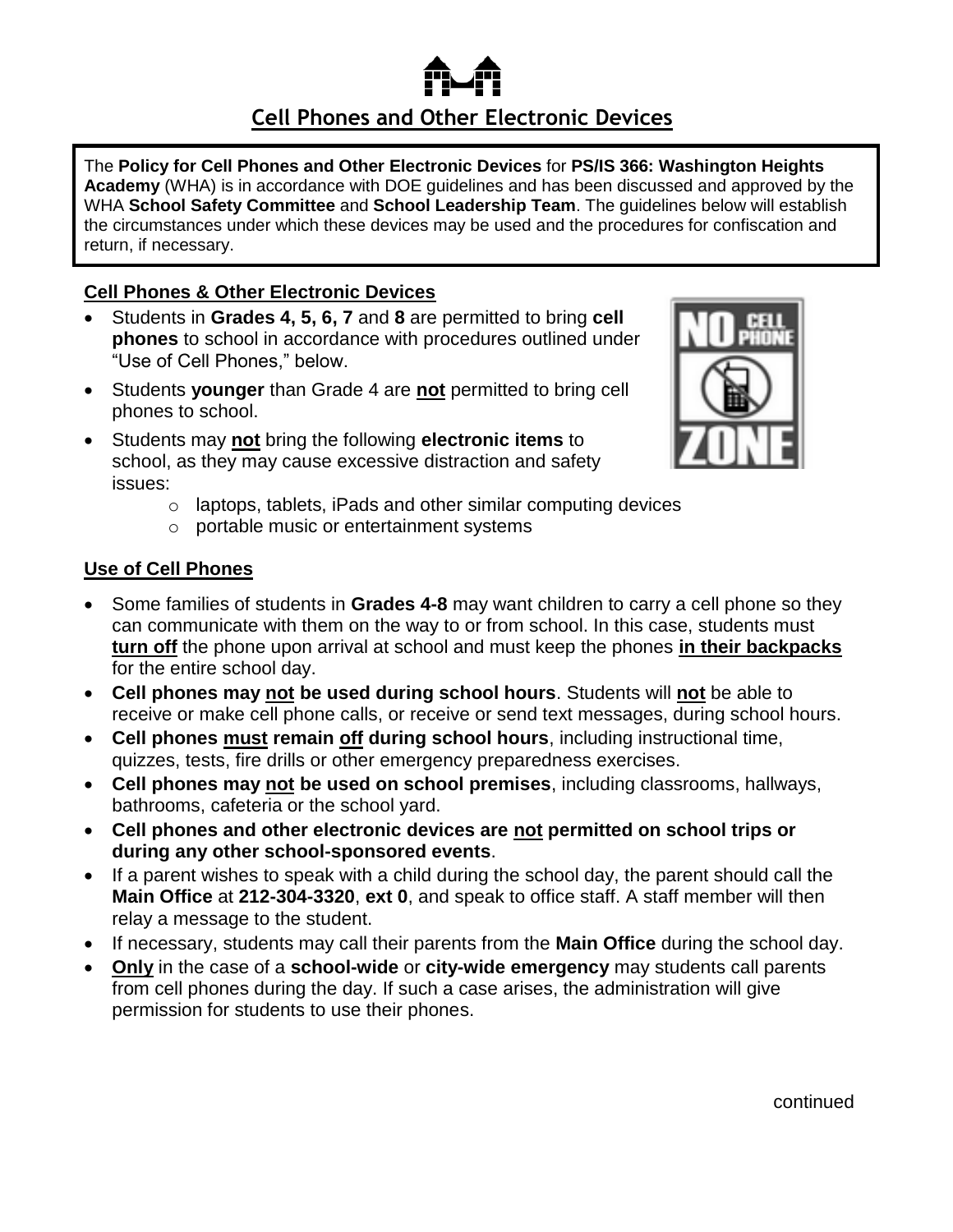# **Violations of Cell Phone Policy**

Students who use cell phones or who bring computing devices and/or portable music or entertainment systems in violation of the DOE's Discipline Code, the above-stated policy and/or the DOE's Internet Acceptable Use and Safety Policy will be subject to discipline in accordance with the guidance interventions and disciplinary responses set forth in the Discipline Code. If the school confiscates a cell phone, computing device, or portable music or entertainment system for violation of the DOE's Discipline Code, the above-stated policy, and/or the Internet Acceptable Use and Safety Policy, the Principal or Principal's designee will contact the student's parent.

Confiscation and return of such items will be handled as follows:

- 1. **First offense** will result in confiscation of the phone, with the requirement that a parent or legal guardian come to the school for the return of the confiscated item.
- 2. **Second offense** will result in confiscation of the phone, with the requirement that a parent or legal guardian come to the school for return of the confiscated item **and** the understanding that the student has lost the privilege of bringing the cell phone to school.
- 3. **Third offense** will result in the device being retained until the end of the school year, with the requirement that a parent come to the school for return of the confiscated item.

# **Serious Infractions**

Serious infractions, including **inappropriate use of cell phones or other electronic devices**, will be officially reported to the Department of Education using the **On-line Occurrence Reporting System** (OORS). Such violations will also result in forfeiture of the privilege of bringing a phone to school. Inappropriate uses of cell phones and other electronic devices include, but are not limited to, the following:

- Texting
- Taking and/or showing photos and/or videos to others
- Voice recording of staff or students
- Videotaping of staff or students
- Videotaping of the interior or exterior of the school or grounds
- Accessing inappropriate internet sites

**Accessing inappropriate internet sites may result in additional disciplinary action, including notification of the DOE Legal Department.** It is the school's policy to respect the privacy of students. Therefore, the content of confiscated phones will not be examined by school personnel. This content may be examined by the DOE Legal Department if warranted, however, and may lead to further disciplinary action.

# **Please Note**

- The school will **not** be responsible for loss or damage to phones and/or other electronic devices that are brought to school or to any school-sponsored events.
- The school will **not** investigate lost or damaged phones and/or other electronic devices.
- The school will **not** hold another student responsible for theft, damage or restitution of a cell phone or any other electronic device.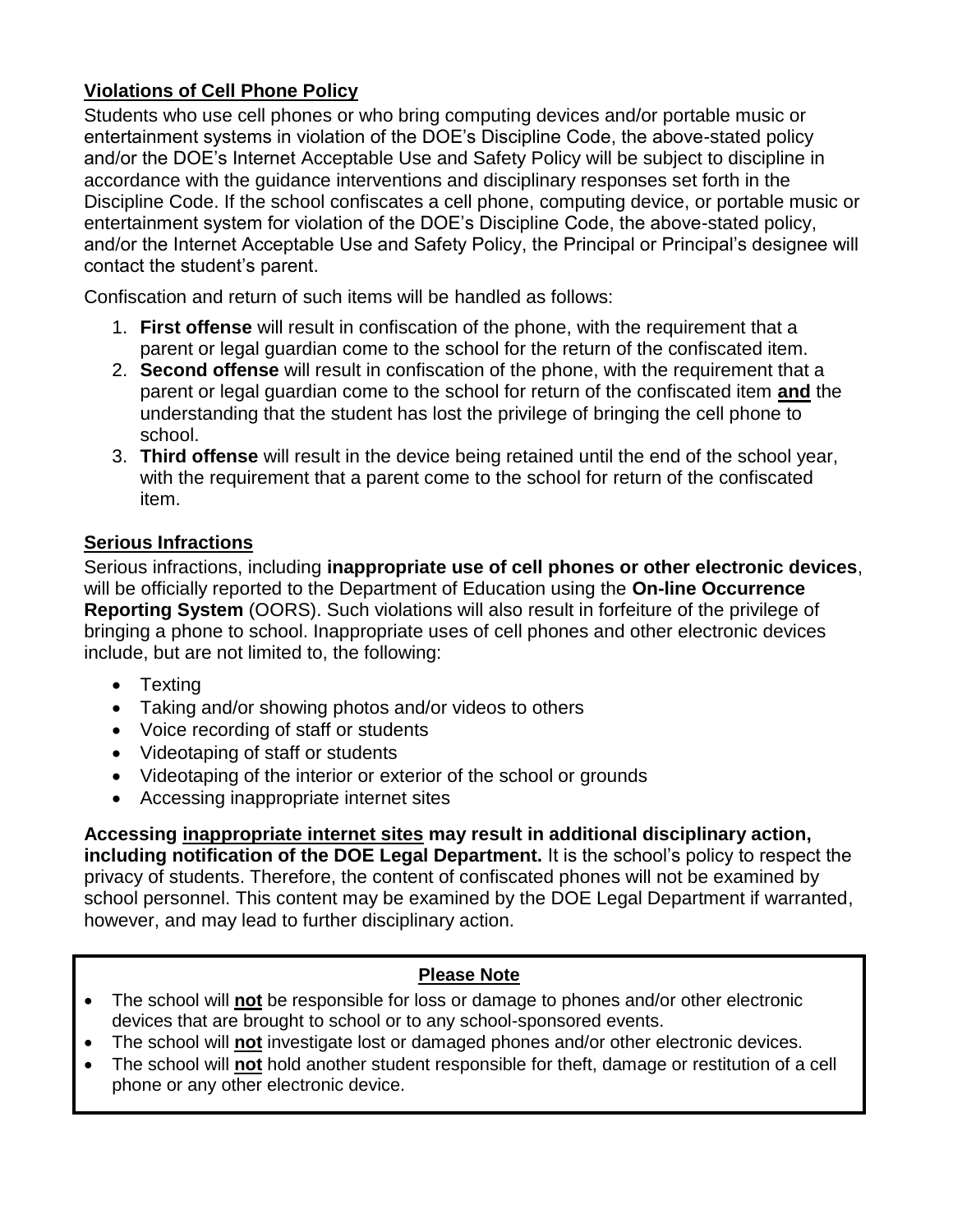### **Política sobre teléfonos celulares y otros dispositivos electrónicos**

**La política para teléfonos celulares y otros dispositivos electrónicos para EP/EI 366: Academia de Washington Heights (AWH)** está de acuerdo con las directrices del Departamento de Educación y ha sido discutido y aprobado por el **Comité de Seguridad Escolar** de la AWH y el **Equipo de Liderazgo Escolar** (SLT). Las directrices siguientes establecen las circunstancias en que se pueden utilizar estos dispositivos y los procedimientos para la confiscación y devolución, si es necesario.

### **Los teléfonos celulares y otros dispositivos electrónicos**

- Los estudiantes de **Grado 4**, **Grado 5**, **Grado 6, Grado 7** y **Grado 8** se les permite traer **teléfonos celulares** a la escuela, de acuerdo con los procedimientos descritos en "Uso de Teléfonos Celulares, " a continuación.
- Los estudiantes **menores de Grado 4**, **no** se les permite traer teléfonos celulares a la escuela.
- Los estudiantes **no** pueden traer los siguientes **artículos electrónicos** a la escuela, ya que pueden causar problemas de distracción y de seguridad excesivas:
	- o laptops, tabletas , iPads y otros dispositivos informáticos similares
	- o los sistemas portátiles de música o de entretenimiento

### **El uso de los teléfonos celulares**

- Algunas familias de los estudiantes en **grados 4-8** pueden querer que los niños lleven un teléfono celular para que puedan comunicarse con ellos en el camino hacia o desde la escuela. En este caso, los estudiantes deben apagar el teléfono al llegar a la escuela y deben mantener a los móviles **en sus mochilas** para toda la jornada escolar.
- **Los teléfonos celulares no pueden ser utilizados durante el horario escolar**. Los estudiantes no podrán recibir o hacer llamadas de teléfono celular, o recibir o enviar mensajes de texto, durante el horario escolar.
- **Los teléfonos celulares deben permanecer apagados durante el horario escolar**, incluyendo el tiempo de instrucción, cuestionarios, exámenes, simulacros de incendio u otros ejercicios de preparación para emergencias.
- **Los teléfonos celulares no pueden ser utilizados en las instalaciones de la escuela**, incluyendo aulas, pasillos, baños, la cafetería o el patio de la escuela.
- Los teléfonos celulares y otros dispositivos electrónicos no están permitidos en los viajes escolares o durante cualquier evento patrocinado por la escuela.
- Si un padre desea hablar con un niño durante el día escolar, los padres deben llamar a **la oficina central** al **212-304-3320**, **extensión 0**, y hablar con el personal de oficina. Un miembro del personal y luego retransmitir un mensaje al estudiante.
- Si es necesario, los estudiantes pueden llamar a sus padres desde la **oficina central** durante el día escolar.
- **Sólo** en el caso de una **emergencia** o de toda la ciudad para toda la escuela pueden llamar a los padres de estudiantes de los teléfonos celulares durante el día. Si surge un caso así, la administración dará permiso para que los estudiantes utilizan sus teléfonos.